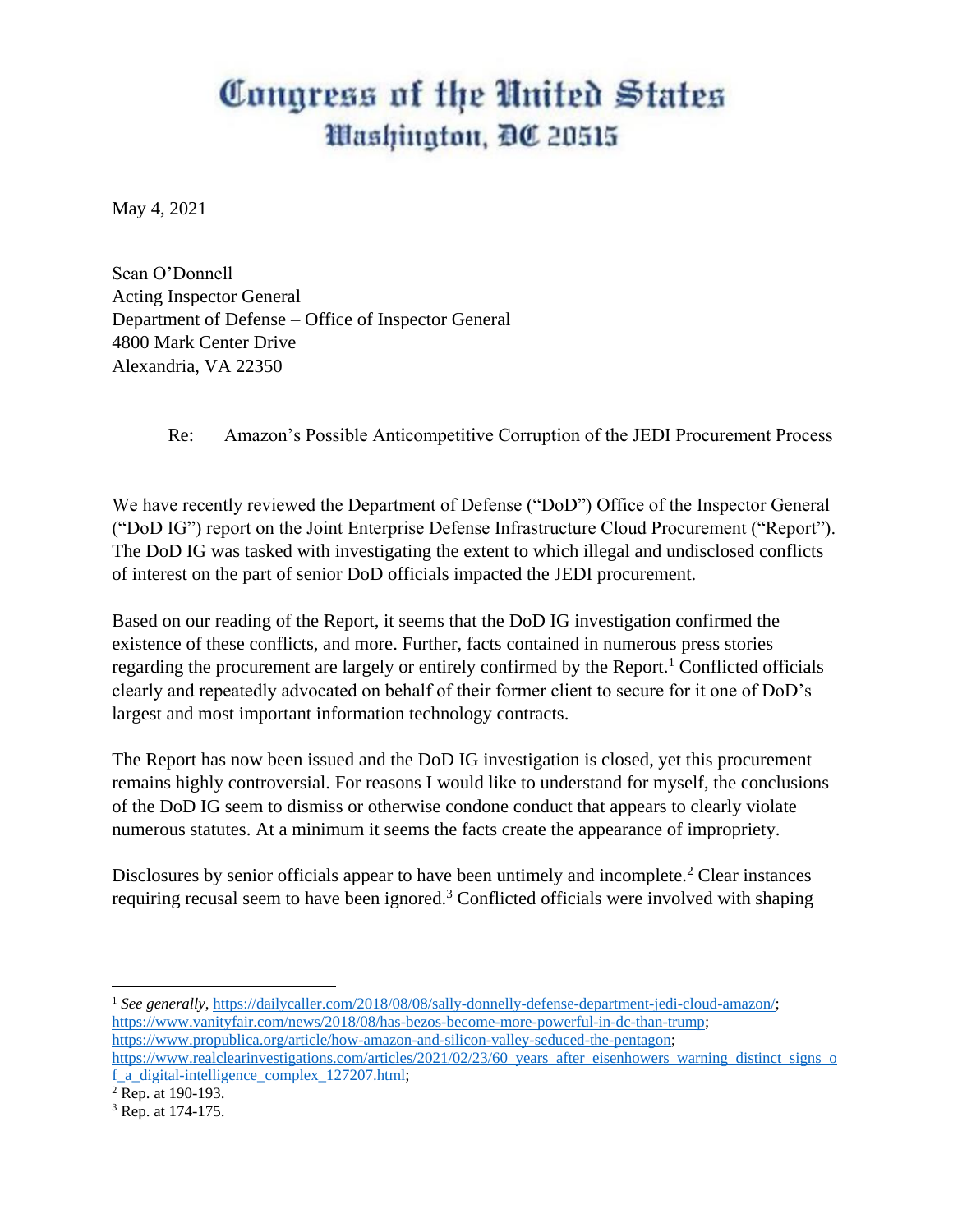May 4, 2021 Page 2 of 3

\_\_\_\_\_\_\_\_\_\_\_\_\_\_\_\_\_\_\_ JEDI's structure.<sup>4</sup> Government officials repeatedly provided preferential treatment to one bidder over others.<sup>5</sup> And conflicted officials provided clear product advocacy.<sup>6</sup>

In what may be the most troubling oversight, the Report seems to establish all the predicate facts establishing a criminal conspiracy. A bidder has a prior commercial relationship with a government official in a position of authority.<sup>7</sup> That government official is receiving periodic (and undisclosed) payments during the official's entire tenure in government service.<sup>8</sup>

Those payments are coming from an individual with an established commercial and personal relationship with one bidder.<sup>9</sup> At the same time, that bidder is providing funding to the individual who is, in turn, making payments to the government official.<sup>10</sup> And through all of this, the government official is taking action to benefit the bidder.<sup>11</sup> Yet, while all of these individual facts are confirmed by the Report, the Report fails to confront the obvious conclusion: laws were broken.

Ultimately, our ethics system relies in the first instance on self-disclosure and then on independent oversight, yet neither of those seem to have occurred in this matter. The taxpayer and the warfighter deserve an actual, meaningful engagement with the evidence and review of what occurred here.

Please provide our offices on an expedited basis the entire investigative file compiled by the DoD OIG and the Defense Criminal Investigative Service ("DCIS") relating to the investigation into conflicts of interest with the JEDI procurement, including but not limited to the following:

- All emails, communications, memoranda, or other documentary evidence relating to Secretary Mattis, Sally Donnelly, and Anthony DeMartino, and referencing either DoD cloud or JEDI, including but not limited to every email referenced, cited, or paraphrased in the Report;
- All investigative documentation relating to Amazon Vice President Teresa Carlson and Mr. Andre Pienaar;
- All witness statements, interview summaries, exhibits, notes, and transcripts;
- Any reports, writeups, summaries, or any other type of intermediate work product created in connection with the investigation;
- A list of personnel and contact information from the DCIS who conducted the hands-on investigation;
- Unredacted documents pertaining to any disciplinary actions taken in connection with this investigation.

 $\overline{\phantom{a}}$ 

 $4$  Rep. at 155.

<sup>5</sup> Rep. at 173-175; 184.

 $<sup>6</sup>$  Rep. at 177.</sup>

<sup>7</sup> Rep. at 189.

<sup>8</sup> Rep. at 189-190.

 $9$  Rep. at 190.

<sup>10</sup> <https://dailycaller.com/2018/08/08/sally-donnelly-defense-department-jedi-cloud-amazon/>

<sup>&</sup>lt;sup>11</sup> Rep. at 173-175; 184.